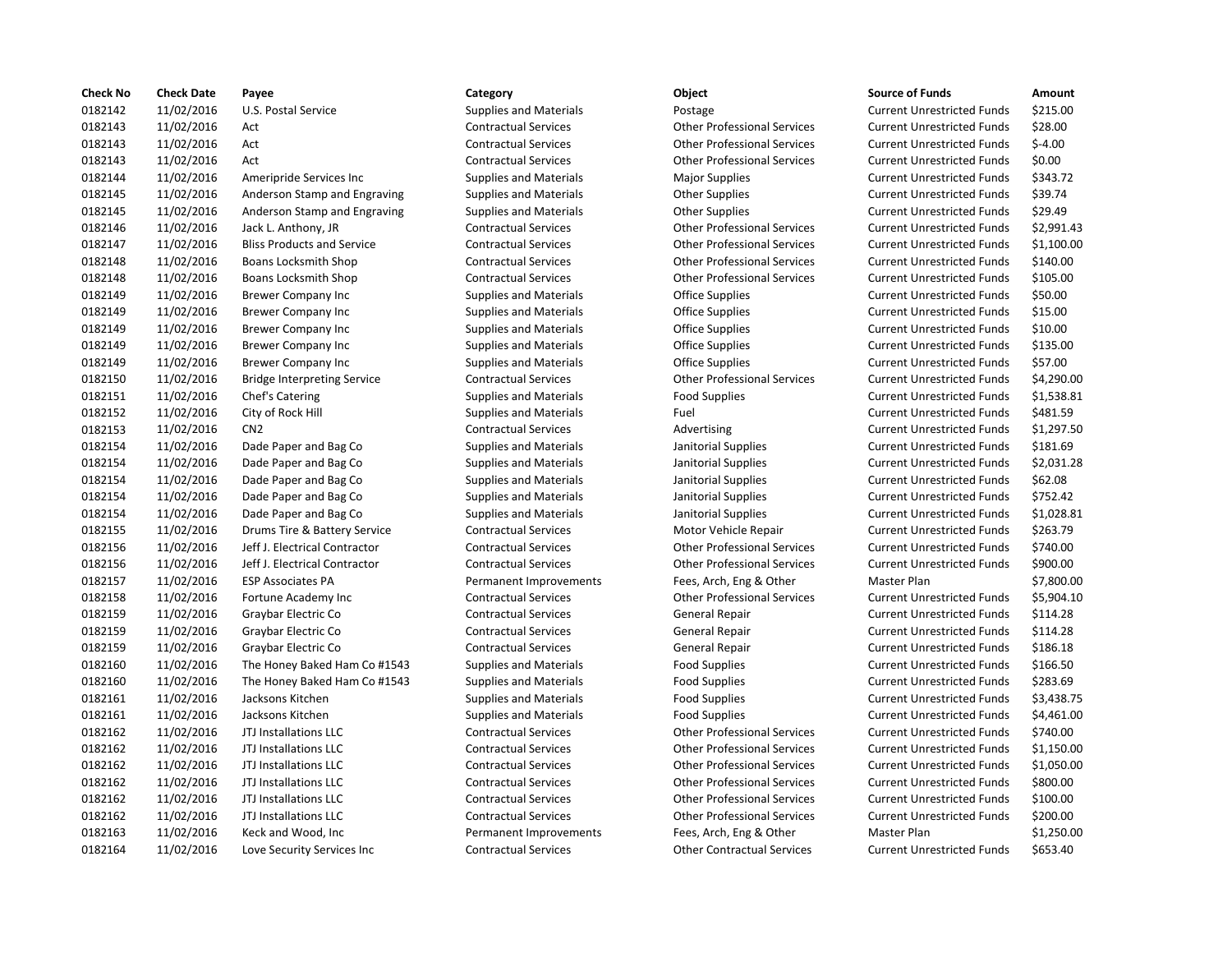| <b>Check No</b> | <b>Check Date</b> | Payee                               | Category                      | Object                             | <b>Source of Funds</b>            | Amount     |
|-----------------|-------------------|-------------------------------------|-------------------------------|------------------------------------|-----------------------------------|------------|
| 0182165         | 11/02/2016        | ManagedPrint Inc                    | <b>Contractual Services</b>   | Printing                           | <b>Current Unrestricted Funds</b> | \$1,553.0  |
| 0182165         | 11/02/2016        | ManagedPrint Inc                    | <b>Contractual Services</b>   | Printing                           | <b>Current Unrestricted Funds</b> | \$0.00     |
| 0182165         | 11/02/2016        | ManagedPrint Inc                    | Equipment                     | Non Capitalized Equipment          | <b>Current Unrestricted Funds</b> | \$4,512.0  |
| 0182165         | 11/02/2016        | ManagedPrint Inc                    | Equipment                     | Non Capitalized Equipment          | <b>Current Unrestricted Funds</b> | \$1,458.2  |
| 0182166         | 11/02/2016        | McKee Insulating Co and Specialties | Permanent Improvements        | Renov of Build & Add               | Unexpended Plant                  | \$1,350.0  |
| 0182167         | 11/02/2016        | Mechanical Systems & Sevices, Inc.  | <b>Contractual Services</b>   | <b>Other Professional Services</b> | <b>Current Unrestricted Funds</b> | \$868.00   |
| 0182168         | 11/02/2016        | <b>Melanie Rowe Catering</b>        | <b>Supplies and Materials</b> | <b>Food Supplies</b>               | <b>Current Unrestricted Funds</b> | \$6,153.7  |
| 0182169         | 11/02/2016        | Merus Refreshment Services Inc      | <b>Supplies and Materials</b> | <b>Food Supplies</b>               | <b>Current Unrestricted Funds</b> | \$119.84   |
| 0182170         | 11/02/2016        | Mid-Carolina Ahec, Inc.             | <b>Contractual Services</b>   | <b>Other Professional Services</b> | <b>Current Unrestricted Funds</b> | \$16.00    |
| 0182170         | 11/02/2016        | Mid-Carolina Ahec, Inc.             | <b>Contractual Services</b>   | <b>Other Professional Services</b> | <b>Current Unrestricted Funds</b> | \$20.00    |
| 0182171         | 11/02/2016        | Panera Llc                          | <b>Supplies and Materials</b> | <b>Food Supplies</b>               | <b>Current Unrestricted Funds</b> | \$80.99    |
| 0182171         | 11/02/2016        | Panera Llc                          | <b>Supplies and Materials</b> | <b>Food Supplies</b>               | <b>Current Unrestricted Funds</b> | \$36.34    |
| 0182172         | 11/02/2016        | Praxair Distribution Inc            | <b>Supplies and Materials</b> | <b>Education Supplies</b>          | <b>Current Unrestricted Funds</b> | \$358.73   |
| 0182173         | 11/02/2016        | Quality First Concrete Finishing &  | <b>Contractual Services</b>   | General Repair                     | <b>Current Unrestricted Funds</b> | \$3,009.9  |
| 0182174         | 11/02/2016        | Rock Hill Police Department         | <b>Contractual Services</b>   | <b>Other Contractual Services</b>  | <b>Current Unrestricted Funds</b> | \$200.00   |
| 0182175         | 11/02/2016        | Siteone Landscape Supply, Llc       | <b>Supplies and Materials</b> | <b>Maintenance Supplies</b>        | <b>Current Unrestricted Funds</b> | \$620.57   |
| 0182175         | 11/02/2016        | Siteone Landscape Supply, Llc       | <b>Supplies and Materials</b> | <b>Maintenance Supplies</b>        | <b>Current Unrestricted Funds</b> | \$204.43   |
| 0182176         | 11/02/2016        | Snipes                              | <b>Supplies and Materials</b> | Janitorial Supplies                | <b>Current Unrestricted Funds</b> | \$59.92    |
| 0182176         | 11/02/2016        | Snipes                              | <b>Supplies and Materials</b> | Janitorial Supplies                | <b>Current Unrestricted Funds</b> | \$124.12   |
| 0182177         | 11/02/2016        | Staffmark                           | <b>Contractual Services</b>   | <b>Other Contractual Services</b>  | <b>Current Unrestricted Funds</b> | \$522.59   |
| 0182177         | 11/02/2016        | Staffmark                           | <b>Contractual Services</b>   | <b>Other Contractual Services</b>  | <b>Current Unrestricted Funds</b> | \$522.59   |
| 0182177         | 11/02/2016        | Staffmark                           | <b>Contractual Services</b>   | <b>Other Contractual Services</b>  | <b>Current Unrestricted Funds</b> | \$293.20   |
| 0182177         | 11/02/2016        | Staffmark                           | <b>Contractual Services</b>   | <b>Other Contractual Services</b>  | <b>Current Unrestricted Funds</b> | \$293.20   |
| 0182177         | 11/02/2016        | Staffmark                           | <b>Contractual Services</b>   | <b>Other Professional Services</b> | <b>Current Unrestricted Funds</b> | \$293.20   |
| 0182177         | 11/02/2016        | <b>Staffmark</b>                    | <b>Contractual Services</b>   | <b>Other Professional Services</b> | <b>Current Unrestricted Funds</b> | \$293.20   |
| 0182178         | 11/02/2016        | Sysco Food Services of Charlotte Ll | <b>Supplies and Materials</b> | <b>Food Supplies</b>               | <b>Current Unrestricted Funds</b> | \$1,136.4  |
| 0182178         | 11/02/2016        | Sysco Food Services of Charlotte Ll | <b>Supplies and Materials</b> | <b>Food Supplies</b>               | <b>Current Unrestricted Funds</b> | \$273.70   |
| 0182178         | 11/02/2016        | Sysco Food Services of Charlotte Ll | <b>Supplies and Materials</b> | <b>Food Supplies</b>               | <b>Current Unrestricted Funds</b> | \$1,279.4  |
| 0182178         | 11/02/2016        | Sysco Food Services of Charlotte Ll | <b>Supplies and Materials</b> | <b>Food Supplies</b>               | <b>Current Unrestricted Funds</b> | \$129.75   |
| 0182178         | 11/02/2016        | Sysco Food Services of Charlotte Ll | Supplies and Materials        | <b>Food Supplies</b>               | <b>Current Unrestricted Funds</b> | \$91.18    |
| 0182178         | 11/02/2016        | Sysco Food Services of Charlotte Ll | <b>Supplies and Materials</b> | <b>Food Supplies</b>               | <b>Current Unrestricted Funds</b> | \$1,090.4  |
| 0182178         | 11/02/2016        | Sysco Food Services of Charlotte Ll | <b>Supplies and Materials</b> | <b>Food Supplies</b>               | <b>Current Unrestricted Funds</b> | \$1,298.3  |
| 0182178         | 11/02/2016        | Sysco Food Services of Charlotte Ll | <b>Supplies and Materials</b> | <b>Food Supplies</b>               | <b>Current Unrestricted Funds</b> | \$55.55    |
| 0182178         | 11/02/2016        | Sysco Food Services of Charlotte Ll | <b>Supplies and Materials</b> | <b>Food Supplies</b>               | <b>Current Unrestricted Funds</b> | $$-115.42$ |
| 0182178         | 11/02/2016        | Sysco Food Services of Charlotte Ll | Supplies and Materials        | <b>Food Supplies</b>               | <b>Current Unrestricted Funds</b> | $$-87.53$  |
| 0182178         | 11/02/2016        | Sysco Food Services of Charlotte Ll | <b>Supplies and Materials</b> | <b>Food Supplies</b>               | <b>Current Unrestricted Funds</b> | $$-39.90$  |
| 0182178         | 11/02/2016        | Sysco Food Services of Charlotte Ll | <b>Supplies and Materials</b> | <b>Food Supplies</b>               | <b>Current Unrestricted Funds</b> | $$-24.51$  |
| 0182178         | 11/02/2016        | Sysco Food Services of Charlotte Ll | <b>Supplies and Materials</b> | <b>Food Supplies</b>               | <b>Current Unrestricted Funds</b> | $$-45.62$  |
| 0182178         | 11/02/2016        | Sysco Food Services of Charlotte Ll | <b>Supplies and Materials</b> | <b>Food Supplies</b>               | <b>Current Unrestricted Funds</b> | $$-34.54$  |
| 0182179         | 11/02/2016        | Twenty-Three, Inc                   | <b>Contractual Services</b>   | <b>Other Contractual Services</b>  | <b>Current Unrestricted Funds</b> | \$9,000.0  |
| 0182180         | 11/02/2016        | <b>Unifirst Corporation</b>         | <b>Contractual Services</b>   | <b>Other Professional Services</b> | <b>Current Unrestricted Funds</b> | \$100.29   |
| 0182180         | 11/02/2016        | <b>Unifirst Corporation</b>         | <b>Contractual Services</b>   | <b>Other Professional Services</b> | <b>Current Unrestricted Funds</b> | \$98.93    |
| 0182181         | 11/02/2016        | <b>Waiter's Choice Catering</b>     | <b>Supplies and Materials</b> | <b>Food Supplies</b>               | <b>Current Unrestricted Funds</b> | \$273.53   |
| 0182181         | 11/02/2016        | <b>Waiter's Choice Catering</b>     | <b>Supplies and Materials</b> | <b>Food Supplies</b>               | <b>Current Unrestricted Funds</b> | \$230.64   |
| 0182181         | 11/02/2016        | <b>Waiter's Choice Catering</b>     | <b>Supplies and Materials</b> | <b>Food Supplies</b>               | <b>Current Unrestricted Funds</b> | \$392.64   |
|                 |                   |                                     |                               |                                    |                                   |            |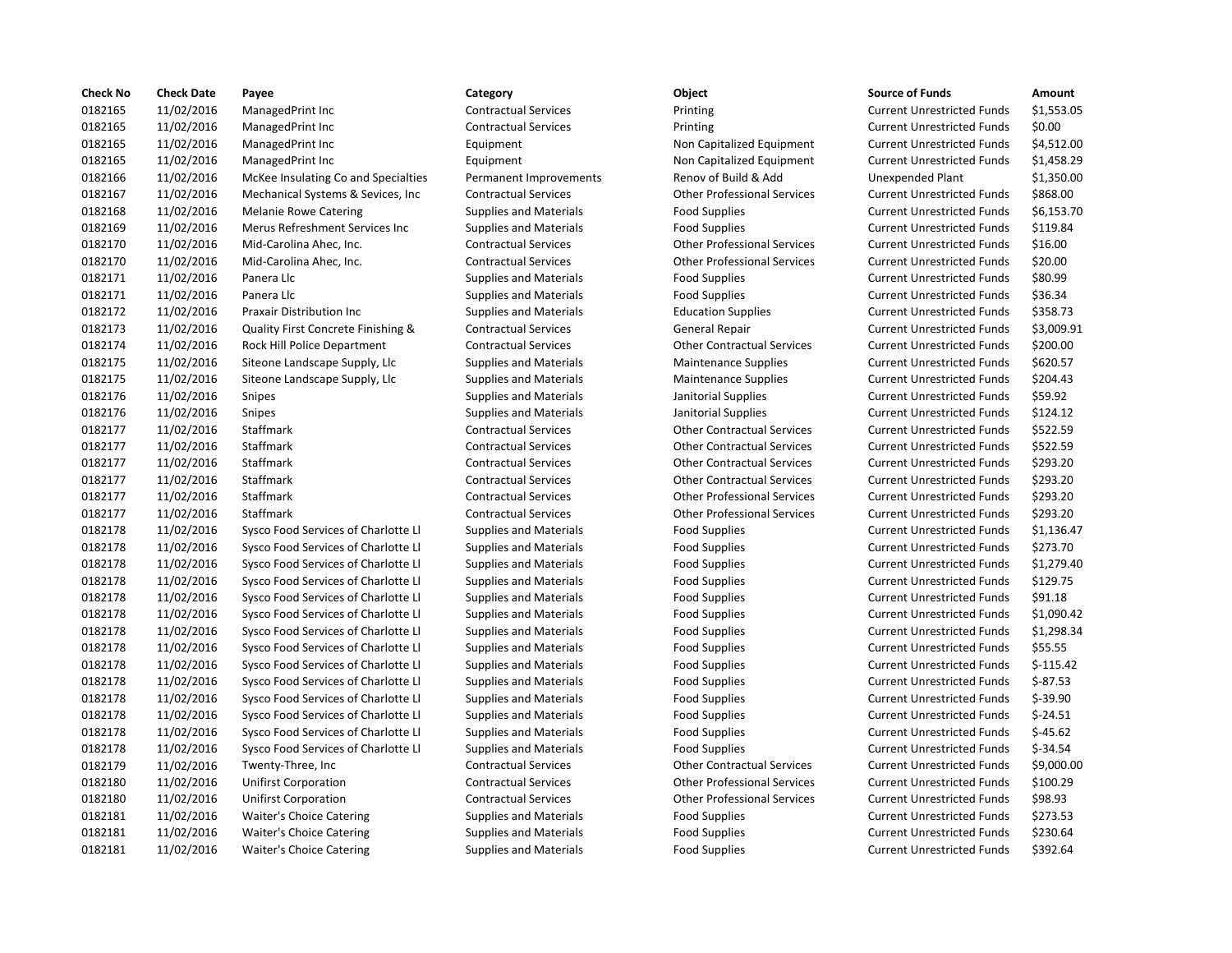| <b>Check No</b> | <b>Check Date</b> | Payee                               | Category                         | Object                             | <b>Source of Funds</b>            | Amount    |
|-----------------|-------------------|-------------------------------------|----------------------------------|------------------------------------|-----------------------------------|-----------|
| 0182182         | 11/02/2016        | Kelly L. Walsh                      | <b>Contractual Services</b>      | <b>Other Professional Services</b> | <b>Current Unrestricted Funds</b> | \$1,050.0 |
| 0182186         | 11/04/2016        | Beverly A Carroll LLC               | <b>Contractual Services</b>      | <b>Legal Services</b>              | <b>Current Unrestricted Funds</b> | \$1,427.5 |
| 0182188         | 11/04/2016        | City Club of Rock Hill              | <b>Fixed Charges</b>             | Dues & Membership Fees             | <b>Current Unrestricted Funds</b> | \$33.33   |
| 0182194         | 11/04/2016        | McAlister's Deli                    | <b>Supplies and Materials</b>    | <b>Food Supplies</b>               | <b>Current Unrestricted Funds</b> | \$144.48  |
| 0182206         | 11/04/2016        | U.S. Postal Service                 | <b>Supplies and Materials</b>    | Postage                            | <b>Current Unrestricted Funds</b> | \$200.00  |
| 0182207         | 11/04/2016        | United Air Filter Company           | <b>Contractual Services</b>      | General Repair                     | <b>Current Unrestricted Funds</b> | \$1,169.5 |
| 0182217         | 11/07/2016        | Surveillance, Resources, and Invest | Op Revenue - Other Current Unres | SRI                                | <b>Current Unrestricted Funds</b> | \$54.50   |
| 0182217         | 11/07/2016        | Surveillance, Resources, and Invest | Op Revenue - Other Current Unres | SRI                                | <b>Current Unrestricted Funds</b> | \$272.50  |
| 0182217         | 11/07/2016        | Surveillance, Resources, and Invest | Op Revenue - Other Current Unres | SRI                                | <b>Current Unrestricted Funds</b> | \$381.50  |
| 0182217         | 11/07/2016        | Surveillance, Resources, and Invest | Op Revenue - Other Current Unres | SRI                                | <b>Current Unrestricted Funds</b> | \$109.00  |
| 0182218         | 11/09/2016        | Office of Insurance Services        | <b>Current Liabilities</b>       | State Opt Life                     | <b>Current Unrestricted Funds</b> | \$4,712.6 |
| 0182218         | 11/09/2016        | Office of Insurance Services        | <b>Current Liabilities</b>       | Dep Life Insurance                 | <b>Current Unrestricted Funds</b> | \$103.40  |
| 0182218         | 11/09/2016        | Office of Insurance Services        | <b>Current Liabilities</b>       | Dental Plus Employee               | <b>Current Unrestricted Funds</b> | \$5,883.1 |
| 0182218         | 11/09/2016        | Office of Insurance Services        | <b>Current Liabilities</b>       | <b>State Vison Plan</b>            | <b>Current Unrestricted Funds</b> | \$2.169.0 |
| 0182218         | 11/09/2016        | Office of Insurance Services        | <b>Current Liabilities</b>       | State Insurance Employee           | <b>Current Unrestricted Funds</b> | \$190,82  |
| 0182218         | 11/09/2016        | Office of Insurance Services        | <b>Current Liabilities</b>       | Supp Long Term Disability          | <b>Current Unrestricted Funds</b> | \$1,843.1 |
| 0182218         | 11/09/2016        | Office of Insurance Services        | <b>Current Liabilities</b>       | <b>State Dental Employee</b>       | <b>Current Unrestricted Funds</b> | \$5,008.0 |
| 0182218         | 11/09/2016        | Office of Insurance Services        | <b>Current Liabilities</b>       | <b>Tobacco Surcharge</b>           | <b>Current Unrestricted Funds</b> | \$640.00  |
| 0182227         | 11/10/2016        | Assessment Technologies Institute   | Op Revenue - Other Current Unres | ATI                                | <b>Current Unrestricted Funds</b> | \$117.70  |
| 0182228         | 11/10/2016        | Barnes and Noble College Bookstore  | <b>Current Liabilities</b>       | A/P Student Barnes & Noble         | <b>Current Unrestricted Funds</b> | \$62,903  |
| 0182229         | 11/10/2016        | Barnes and Noble College Bookstore  | <b>Current Liabilities</b>       | A/P CE Students Barnes & Noble     | <b>Current Unrestricted Funds</b> | \$502.93  |
| 0182230         | 11/11/2016        | American Airlines, Inc.             | Travel                           | Out of State Air Trans             | <b>Current Unrestricted Funds</b> | \$549.70  |
| 0182230         | 11/11/2016        | American Airlines, Inc.             | Travel                           | In State Lodging                   | <b>Current Unrestricted Funds</b> | \$15.00   |
| 0182230         | 11/11/2016        | American Airlines, Inc.             | Travel                           | In State Lodging                   | <b>Current Unrestricted Funds</b> | \$15.00   |
| 0182230         | 11/11/2016        | American Airlines, Inc.             | Travel                           | In State Lodging                   | <b>Current Unrestricted Funds</b> | \$15.00   |
| 0182230         | 11/11/2016        | American Airlines, Inc.             | Travel                           | In State Lodging                   | <b>Current Unrestricted Funds</b> | \$30.00   |
| 0182230         | 11/11/2016        | American Airlines, Inc.             | Travel                           | In State Lodging                   | <b>Current Unrestricted Funds</b> | \$30.00   |
| 0182230         | 11/11/2016        | American Airlines, Inc.             | Travel                           | Out of State Air Trans             | <b>Current Unrestricted Funds</b> | \$251.70  |
| 0182230         | 11/11/2016        | American Airlines, Inc.             | Travel                           | Out of State Air Trans             | <b>Current Unrestricted Funds</b> | \$484.70  |
| 0182230         | 11/11/2016        | American Airlines, Inc.             | Travel                           | Out of State Air Trans             | <b>Current Unrestricted Funds</b> | \$499.70  |
| 0182230         | 11/11/2016        | American Airlines, Inc.             | <b>Contractual Services</b>      | Non State Employee Travel          | <b>Current Unrestricted Funds</b> | \$398.70  |
| 0182231         | 11/11/2016        | Barnes and Noble College Bookstore  | <b>Current Liabilities</b>       | A/P College Barnes & Noble         | <b>Current Unrestricted Funds</b> | \$12,876  |
| 0182232         | 11/11/2016        | Boykin and Davis Llc                | <b>Contractual Services</b>      | <b>Legal Services</b>              | <b>Current Unrestricted Funds</b> | \$1,100.0 |
| 0182233         | 11/11/2016        | Cherry Tree, LLC                    | <b>Fixed Charges</b>             | <b>Rent Non State</b>              | <b>Current Unrestricted Funds</b> | \$8,532.5 |
| 0182234         | 11/11/2016        | Chester Metropolitan District       | <b>Contractual Services</b>      | <b>Utilities</b>                   | <b>Current Unrestricted Funds</b> | \$74.41   |
| 0182235         | 11/11/2016        | Chester Rental Uniform              | <b>Supplies and Materials</b>    | <b>Clothing Supplies</b>           | <b>Current Unrestricted Funds</b> | \$27.84   |
| 0182235         | 11/11/2016        | <b>Chester Rental Uniform</b>       | <b>Supplies and Materials</b>    | <b>Clothing Supplies</b>           | <b>Current Unrestricted Funds</b> | \$27.84   |
| 0182235         | 11/11/2016        | <b>Chester Rental Uniform</b>       | <b>Supplies and Materials</b>    | <b>Clothing Supplies</b>           | <b>Current Unrestricted Funds</b> | \$27.84   |
| 0182235         | 11/11/2016        | <b>Chester Rental Uniform</b>       | <b>Supplies and Materials</b>    | <b>Clothing Supplies</b>           | <b>Current Unrestricted Funds</b> | \$33.06   |
| 0182235         | 11/11/2016        | <b>Chester Rental Uniform</b>       | <b>Current Liabilities</b>       | Uniform                            | <b>Current Unrestricted Funds</b> | \$27.84   |
| 0182235         | 11/11/2016        | <b>Chester Rental Uniform</b>       | <b>Current Liabilities</b>       | Uniform                            | <b>Current Unrestricted Funds</b> | \$27.84   |
| 0182235         | 11/11/2016        | <b>Chester Rental Uniform</b>       | <b>Current Liabilities</b>       | Uniform                            | <b>Current Unrestricted Funds</b> | \$27.84   |
| 0182235         | 11/11/2016        | <b>Chester Rental Uniform</b>       | <b>Current Liabilities</b>       | Uniform                            | <b>Current Unrestricted Funds</b> | \$33.06   |
| 0182236         | 11/11/2016        | <b>Chester Rental Uniform</b>       | <b>Current Liabilities</b>       | Uniform                            | <b>Current Unrestricted Funds</b> | \$5.94    |
| 0182236         | 11/11/2016        | <b>Chester Rental Uniform</b>       | <b>Current Liabilities</b>       | Uniform                            | <b>Current Unrestricted Funds</b> | \$5.94    |
|                 |                   |                                     |                                  |                                    |                                   |           |

# 0182182 11/02/2016 Kelly L. Walsh Contractual Services Other Professional Services Current Unrestricted Funds \$1,050.00 Contractual Services Legal Services Legal Services Current Unrestricted Funds \$1,427.55 Fixed Charges **120218 11/04/2016** Dues & Membership Fees Current Unrestricted Funds \$33.33 Supplies and Materials **Food Supplies Accord Supplies** Current Unrestricted Funds \$144.48 Supplies and Materials **12020 12021 Current Unrestricted Funds** 5200.00 0182207 11/04/2016 United Air Filter Company Contractual Services General Repair Current Unrestricted Funds \$1,169.59 Op Revenue - Other Current Unres SRI Surveillance Current Unrestricted Funds \$54.50 Op Revenue - Other Current Unres SRI SRI Current Unrestricted Funds \$272.50 Op Revenue - Other Current Unres SRI Current Current Unrestricted Funds \$381.50 Op Revenue - Other Current Unres SRI Current Unrestricted Funds \$109.00 Current Liabilities **Current Liabilities** State Opt Life Current Unrestricted Funds \$4,712.60 0182218 11/09/2016 Office of Insurance Services Current Liabilities Dep Life Insurance Current Unrestricted Funds \$103.40 Ontal Plus Employee Current Liabilities S5,883.12 0182218 11/09/2016 Office of Insurance Services Current Liabilities State Vison Plan Current Unrestricted Funds \$2,169.02 Current Liabilities **Current Liabilities** State Insurance Employee Current Unrestricted Funds \$190,822.80 0182218 11/09/2016 Office of Insurance Services Current Liabilities Supp Long Term Disability Current Unrestricted Funds \$1,843.12 Current Liabilities **Current Liabilities** State Dental Employee Current Unrestricted Funds \$5,008.02 Ourrent Liabilities Tobacco Surcharge Current Unrestricted Funds \$640.00 Op Revenue - Other Current Unres ATI ATI Current Unrestricted Funds \$117.70 Current Liabilities **A/P Student Barnes & Noble** Current Unrestricted Funds \$62,903.59 0182229 11/10/2016 Barnes and Noble College Bookstore Current Liabilities A/P CE Students Barnes & Noble Current Unrestricted Funds \$502.93 Travel **12022** 11:12022 11:2016 Airlines, Inc. Travel Out of State Air Trans Current Unrestricted Funds \$549.70 Travel **12222222 12230 111** State Lodging Current Unrestricted Funds \$15.00 Travel **1222223 12222 11:2016 American Airlines, Inc. Travel Inc. Travel Inc. Travel 2016** Current Unrestricted Funds \$15.00 Travel **12022222231 1202223 111** State Lodging Current Unrestricted Funds \$15.00 Travel **120222222231 120222231 1111** State Lodging Current Unrestricted Funds \$30.00 0182230 11/11/2016 American Airlines, Inc. Travel In State Lodging Current Unrestricted Funds \$30.00 Travel **12022** 11:12022 11:2016 Airlines, Inc. Travel Out of State Air Trans Current Unrestricted Funds \$251.70 Travel **12022** 11:12023 11:2016 Airlines, Inc. Travel Out of State Air Trans Current Unrestricted Funds \$484.70 Travel **12022** 11:12023 12:2016 Airlines, Inc. Travel Out of State Air Trans Current Unrestricted Funds \$499.70 0182230 11/11/2016 American Airlines, Inc. Contractual Services Non State Employee Travel Current Unrestricted Funds \$398.70 Current Liabilities **A/P** College Barnes & Noble Current Unrestricted Funds \$12,876.11 Contractual Services **Legal Services** Legal Services Current Unrestricted Funds \$1,100.06 Fixed Charges Transmission and Tree, Rent Non State Current Unrestricted Funds \$8,532.50 Contractual Services **Contractual Services** Utilities Current Unrestricted Funds 574.41 Supplies and Materials **12022 12:2016** Clothing Supplies **Current Uniform Current Unrestricted Funds** \$27.84 Supplies and Materials **12022 12: Clothing Supplies** Current Unrestricted Funds 527.84 Supplies and Materials **12022 12: Clothing Supplies** Current Unrestricted Funds 527.84 Supplies and Materials **Clothing Supplies Current Unit Current Current Current Current Current Current** Current Unrestricted Funds \$33.06 0182235 11/11/2016 Chester Rental Uniform Current Liabilities Uniform Current Unrestricted Funds \$27.84 0182235 11/11/2016 Chester Rental Uniform Current Liabilities Uniform Current Unrestricted Funds \$27.84 0182235 11/11/2016 Chester Rental Uniform Current Liabilities Uniform Current Unrestricted Funds \$27.84 0182235 11/11/2016 Chester Rental Uniform Current Liabilities Uniform Current Unrestricted Funds \$33.06 0182236 11/11/2016 Chester Rental Uniform Current Liabilities Uniform Current Unrestricted Funds \$5.94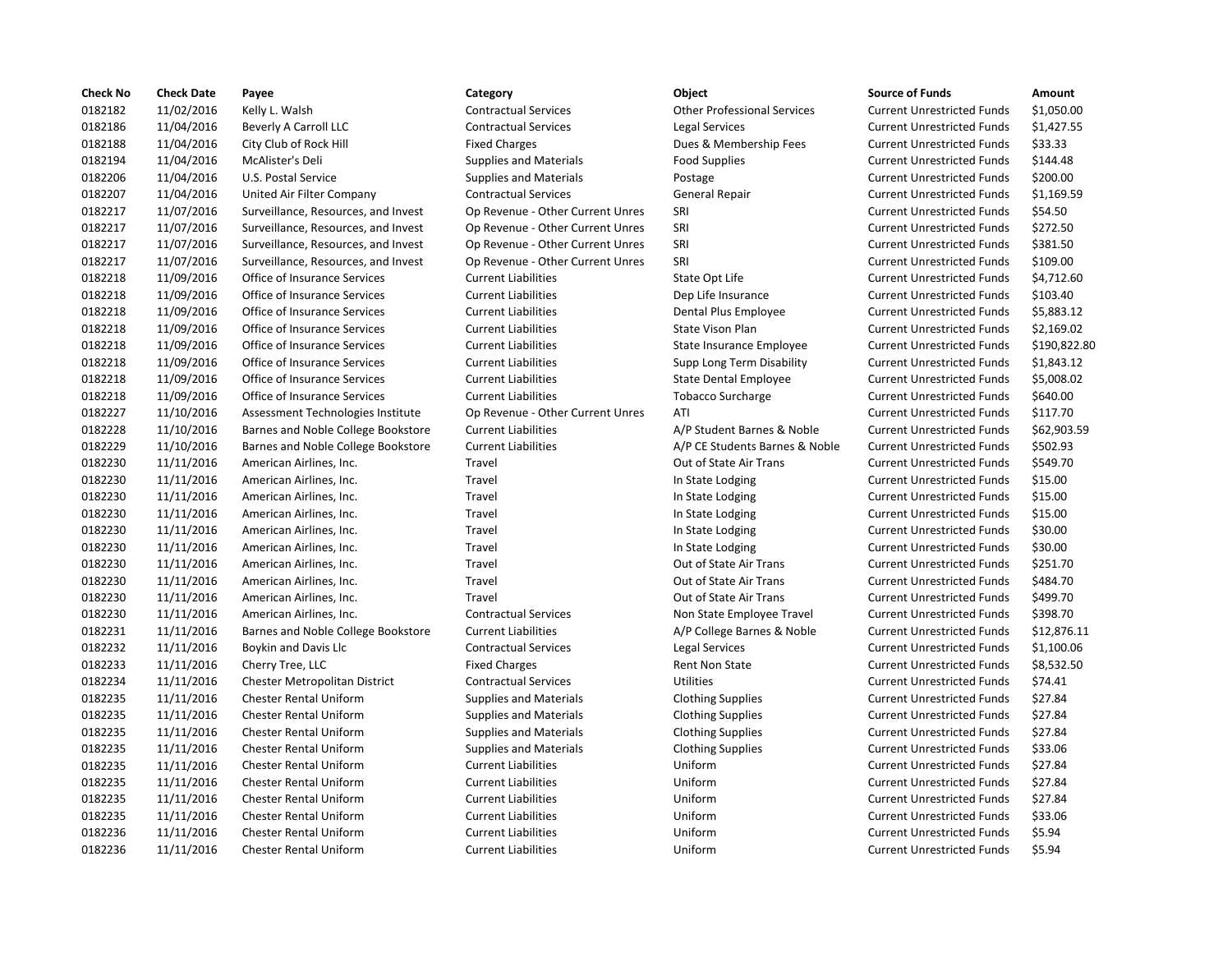| <b>Check No</b> | <b>Check Date</b> | Payee                                    | Category                         | Object                             | <b>Source of Funds</b>            | Amount    |
|-----------------|-------------------|------------------------------------------|----------------------------------|------------------------------------|-----------------------------------|-----------|
| 0182236         | 11/11/2016        | <b>Chester Rental Uniform</b>            | <b>Current Liabilities</b>       | Uniform                            | <b>Current Unrestricted Funds</b> | \$5.94    |
| 0182236         | 11/11/2016        | <b>Chester Rental Uniform</b>            | <b>Current Liabilities</b>       | Uniform                            | <b>Current Unrestricted Funds</b> | \$5.94    |
| 0182236         | 11/11/2016        | <b>Chester Rental Uniform</b>            | <b>Supplies and Materials</b>    | <b>Clothing Supplies</b>           | <b>Current Unrestricted Funds</b> | \$5.94    |
| 0182236         | 11/11/2016        | <b>Chester Rental Uniform</b>            | Supplies and Materials           | <b>Clothing Supplies</b>           | <b>Current Unrestricted Funds</b> | \$5.94    |
| 0182236         | 11/11/2016        | <b>Chester Rental Uniform</b>            | Supplies and Materials           | <b>Clothing Supplies</b>           | <b>Current Unrestricted Funds</b> | \$5.94    |
| 0182236         | 11/11/2016        | <b>Chester Rental Uniform</b>            | <b>Supplies and Materials</b>    | <b>Clothing Supplies</b>           | <b>Current Unrestricted Funds</b> | \$5.94    |
| 0182237         | 11/11/2016        | Dentsply/RinnyDentsply/Rinn              | <b>Contractual Services</b>      | General Repair                     | <b>Current Unrestricted Funds</b> | \$1,527.5 |
| 0182238         | 11/11/2016        | <b>West Group</b>                        | Equipment                        | Library Books, Maps & Film         | <b>Current Unrestricted Funds</b> | \$596.79  |
| 0182240         | 11/16/2016        | Carolina Earth Movers Equipment Sal      | <b>Contractual Services</b>      | Motor Vehicle Repair               | <b>Current Unrestricted Funds</b> | \$1,075.2 |
| 0182242         | 11/16/2016        | York Technical College Foundation        | <b>Fixed Charges</b>             | <b>Rent Non State</b>              | <b>Current Unrestricted Funds</b> | \$1,666.6 |
| 0182242         | 11/16/2016        | <b>York Technical College Foundation</b> | <b>Fixed Charges</b>             | <b>Rent Non State</b>              | <b>Current Unrestricted Funds</b> | \$1,607.5 |
| 0182242         | 11/16/2016        | <b>York Technical College Foundation</b> | <b>Fixed Charges</b>             | <b>Rent Non State</b>              | <b>Current Unrestricted Funds</b> | \$3,082.3 |
| 0182243         | 11/18/2016        | <b>Bank of America</b>                   | <b>Current Liabilities</b>       | A/P Bank of America                | <b>Current Unrestricted Funds</b> | \$211,51  |
| 0182244         | 11/18/2016        | American Society of Civil Engineers      | Travel                           | Out of State Registration Fees     | <b>Current Unrestricted Funds</b> | \$875.00  |
| 0182244         | 11/18/2016        | American Society of Civil Engineers      | Travel                           | Out of State Registration Fees     | <b>Current Unrestricted Funds</b> | \$0.00    |
| 0182245         | 11/18/2016        | Chester Metropolitan District            | <b>Contractual Services</b>      | <b>Utilities</b>                   | <b>Current Unrestricted Funds</b> | \$93.43   |
| 0182246         | 11/18/2016        | Surveillance, Resources, and Invest      | <b>Contractual Services</b>      | <b>Other Professional Services</b> | <b>Current Unrestricted Funds</b> | \$436.00  |
| 0182246         | 11/18/2016        | Surveillance, Resources, and Invest      | Op Revenue - Other Current Unres | SRI                                | <b>Current Unrestricted Funds</b> | \$109.00  |
| 0182247         | 11/18/2016        | Surveillance, Resources, and Invest      | <b>Contractual Services</b>      | <b>Other Professional Services</b> | <b>Current Unrestricted Funds</b> | \$1,744.0 |
| 0182248         | 11/18/2016        | Peoples First Insurance                  | <b>Fixed Charges</b>             | Insurance Non-State                | <b>Current Unrestricted Funds</b> | \$15,052  |
| 0182249         | 11/21/2016        | Academic Marketing Services, LLC         | <b>Current Assets</b>            | <b>Prepaid Expenses</b>            | <b>Current Unrestricted Funds</b> | \$12,638  |
| 0182250         | 11/21/2016        | <b>Chester County</b>                    | <b>Contractual Services</b>      | <b>Other Contractual Services</b>  | <b>Current Unrestricted Funds</b> | \$1,000.0 |
| 0182252         | 11/23/2016        | Siteimprove, Inc.                        | <b>Contractual Services</b>      | <b>Other Professional Services</b> | <b>Current Unrestricted Funds</b> | \$5,080.0 |
| 0182253         | 11/23/2016        | Ontario Investments, Inc.                | <b>Fixed Charges</b>             | Leased To Own Equip                | <b>Current Unrestricted Funds</b> | \$1,730.1 |
| 0182254         | 11/23/2016        | Gateway Supply Company                   | <b>Contractual Services</b>      | General Repair                     | <b>Current Unrestricted Funds</b> | \$1,720.0 |
| 0182254         | 11/23/2016        | <b>Gateway Supply Company</b>            | <b>Contractual Services</b>      | General Repair                     | <b>Current Unrestricted Funds</b> | $$-34.40$ |
| 0182255         | 11/23/2016        | Act                                      | <b>Contractual Services</b>      | <b>Other Professional Services</b> | <b>Current Unrestricted Funds</b> | \$402.75  |
| 0182255         | 11/23/2016        | Act                                      | <b>Contractual Services</b>      | <b>Other Professional Services</b> | <b>Current Unrestricted Funds</b> | \$120.25  |
| 0182255         | 11/23/2016        | Act                                      | <b>Contractual Services</b>      | <b>Other Professional Services</b> | <b>Current Unrestricted Funds</b> | \$849.00  |
| 0182256         | 11/23/2016        | Adams Outdoor Advertising of Nc          | <b>Contractual Services</b>      | Advertising                        | <b>Current Unrestricted Funds</b> | \$1,775.0 |
| 0182257         | 11/23/2016        | Ameripride Services Inc                  | <b>Supplies and Materials</b>    | <b>Major Supplies</b>              | <b>Current Unrestricted Funds</b> | \$304.95  |
| 0182258         | 11/23/2016        | Armor Fire Services, LLC                 | <b>Contractual Services</b>      | <b>Other Professional Services</b> | <b>Current Unrestricted Funds</b> | \$14,832  |
| 0182259         | 11/23/2016        | Christopher H. Beasley                   | <b>Contractual Services</b>      | <b>General Repair</b>              | <b>Current Unrestricted Funds</b> | \$400.00  |
| 0182259         | 11/23/2016        | Christopher H. Beasley                   | <b>Contractual Services</b>      | General Repair                     | <b>Current Unrestricted Funds</b> | \$250.00  |
| 0182259         | 11/23/2016        | Christopher H. Beasley                   | <b>Contractual Services</b>      | General Repair                     | <b>Current Unrestricted Funds</b> | \$950.00  |
| 0182260         | 11/23/2016        | Boans Locksmith Shop                     | <b>Contractual Services</b>      | <b>Other Professional Services</b> | <b>Current Unrestricted Funds</b> | \$851.25  |
| 0182261         | 11/23/2016        | Canon Solutions America Inc              | <b>Fixed Charges</b>             | Rental Other                       | <b>Current Unrestricted Funds</b> | \$70.19   |
| 0182261         | 11/23/2016        | Canon Solutions America Inc              | <b>Supplies and Materials</b>    | <b>Photocopy Supplies</b>          | <b>Current Unrestricted Funds</b> | \$358.90  |
| 0182262         | 11/23/2016        | Caretaker Management Service Inc         | <b>Contractual Services</b>      | <b>Other Professional Services</b> | <b>Current Unrestricted Funds</b> | \$950.00  |
| 0182262         | 11/23/2016        | Caretaker Management Service Inc         | <b>Contractual Services</b>      | <b>Other Contractual Services</b>  | <b>Current Unrestricted Funds</b> | \$1,205.0 |
| 0182263         | 11/23/2016        | Carolina Couriers, LLC                   | <b>Contractual Services</b>      | <b>Other Contractual Services</b>  | <b>Current Unrestricted Funds</b> | \$595.00  |
| 0182264         | 11/23/2016        | Carolina Elevator Service Inc            | <b>Contractual Services</b>      | <b>Other Contractual Services</b>  | <b>Current Unrestricted Funds</b> | \$395.00  |
| 0182265         | 11/23/2016        | <b>Carrier Corporation</b>               | <b>Contractual Services</b>      | <b>Other Professional Services</b> | <b>Current Unrestricted Funds</b> | \$310.00  |
| 0182265         | 11/23/2016        | <b>Carrier Corporation</b>               | <b>Contractual Services</b>      | <b>Other Professional Services</b> | <b>Current Unrestricted Funds</b> | \$15.00   |
| 0182265         | 11/23/2016        | <b>Carrier Corporation</b>               | <b>Contractual Services</b>      | <b>Other Professional Services</b> | <b>Current Unrestricted Funds</b> | \$75.00   |
|                 |                   |                                          |                                  |                                    |                                   |           |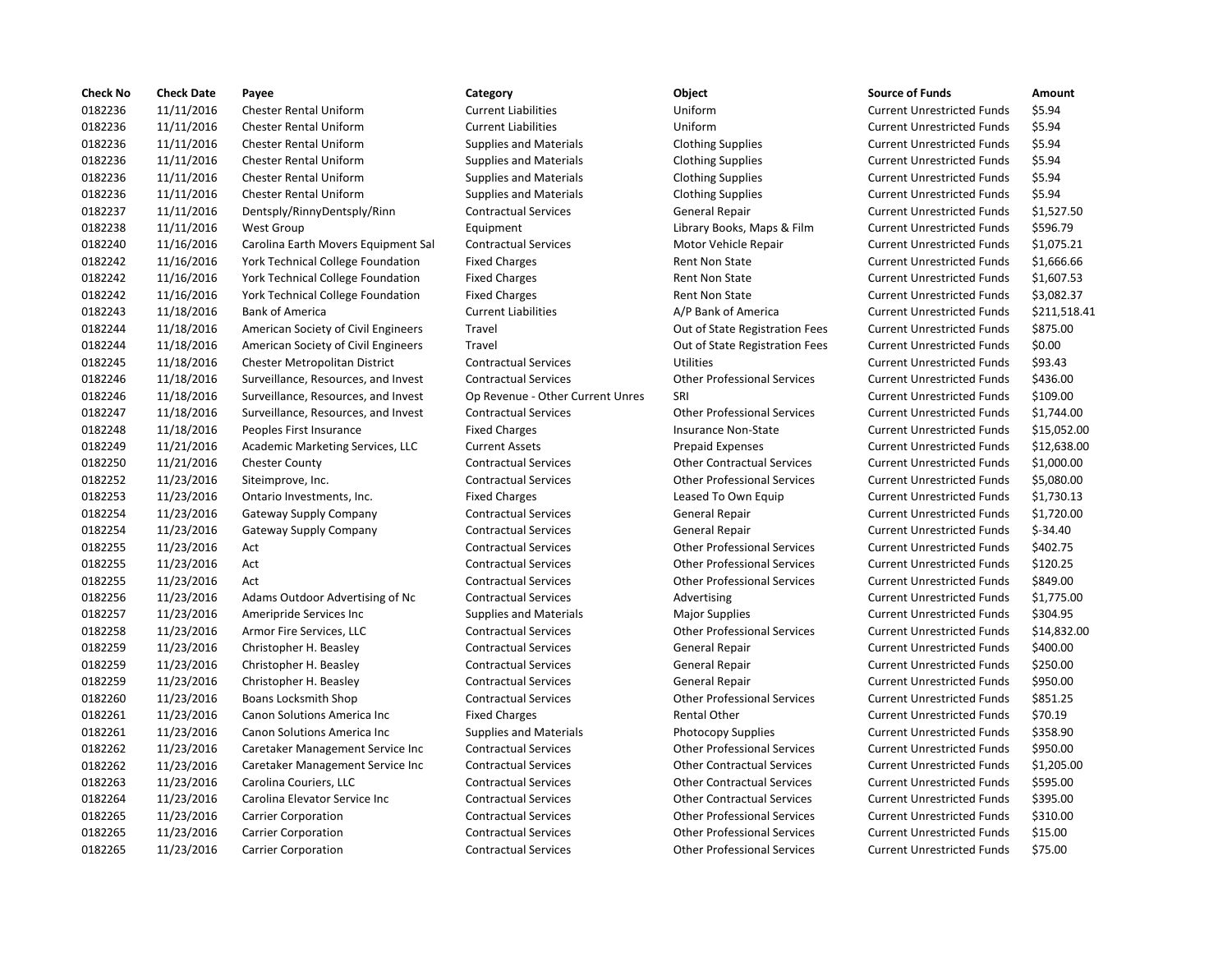| <b>Check No</b> | <b>Check Date</b> | Payee                               | Category                      | Object                             | <b>Source of Funds</b>            | Amount    |
|-----------------|-------------------|-------------------------------------|-------------------------------|------------------------------------|-----------------------------------|-----------|
| 0182266         | 11/23/2016        | <b>Catering Affairs</b>             | <b>Supplies and Materials</b> | <b>Food Supplies</b>               | <b>Current Unrestricted Funds</b> | \$3,691.0 |
| 0182267         | 11/23/2016        | Chef's Catering                     | <b>Supplies and Materials</b> | <b>Food Supplies</b>               | <b>Current Unrestricted Funds</b> | \$516.43  |
| 0182267         | 11/23/2016        | Chef's Catering                     | <b>Supplies and Materials</b> | <b>Food Supplies</b>               | <b>Current Unrestricted Funds</b> | \$636.10  |
| 0182267         | 11/23/2016        | Chef's Catering                     | <b>Supplies and Materials</b> | <b>Food Supplies</b>               | <b>Current Unrestricted Funds</b> | \$7,927.5 |
| 0182267         | 11/23/2016        | Chef's Catering                     | <b>Supplies and Materials</b> | <b>Food Supplies</b>               | <b>Current Unrestricted Funds</b> | \$1,191.9 |
| 0182267         | 11/23/2016        | Chef's Catering                     | <b>Supplies and Materials</b> | <b>Food Supplies</b>               | <b>Current Unrestricted Funds</b> | \$2,363.1 |
| 0182267         | 11/23/2016        | Chef's Catering                     | Supplies and Materials        | <b>Food Supplies</b>               | <b>Current Unrestricted Funds</b> | \$180.02  |
| 0182268         | 11/23/2016        | City of Rock Hill                   | <b>Supplies and Materials</b> | Fuel                               | <b>Current Unrestricted Funds</b> | \$549.61  |
| 0182269         | 11/23/2016        | Daikin Applied Americas, Inc.       | <b>Contractual Services</b>   | General Repair                     | <b>Current Unrestricted Funds</b> | \$0.15    |
| 0182269         | 11/23/2016        | Daikin Applied Americas, Inc.       | <b>Contractual Services</b>   | General Repair                     | <b>Current Unrestricted Funds</b> | \$4,255.0 |
| 0182269         | 11/23/2016        | Daikin Applied Americas, Inc.       | <b>Contractual Services</b>   | General Repair                     | <b>Current Unrestricted Funds</b> | \$150.00  |
| 0182269         | 11/23/2016        | Daikin Applied Americas, Inc.       | <b>Contractual Services</b>   | General Repair                     | <b>Current Unrestricted Funds</b> | \$2,570.0 |
| 0182270         | 11/23/2016        | Davis & Floyd, Inc.                 | Permanent Improvements        | Fees, Arch, Eng & Other            | Unexpended Plant                  | \$5,820.0 |
| 0182270         | 11/23/2016        | Davis & Floyd, Inc.                 | Permanent Improvements        | Reimbursables                      | Unexpended Plant                  | \$483.98  |
| 0182271         | 11/23/2016        | Dell Computer Corporation           | Equipment                     | Non Capitalized Equipment          | <b>Current Unrestricted Funds</b> | \$1,321.3 |
| 0182271         | 11/23/2016        | Dell Computer Corporation           | Equipment                     | <b>Educational Equipment</b>       | <b>Current Unrestricted Funds</b> | \$0.02    |
| 0182271         | 11/23/2016        | Dell Computer Corporation           | Equipment                     | <b>Educational Equipment</b>       | <b>Current Unrestricted Funds</b> | \$20,376  |
| 0182272         | 11/23/2016        | Eastern Refrigeration Service, Inc  | <b>Contractual Services</b>   | General Repair                     | <b>Current Unrestricted Funds</b> | \$300.00  |
| 0182272         | 11/23/2016        | Eastern Refrigeration Service, Inc. | <b>Contractual Services</b>   | General Repair                     | <b>Current Unrestricted Funds</b> | \$20.00   |
| 0182273         | 11/23/2016        | <b>Ebsco Subscription Services</b>  | Equipment                     | Library Books, Maps & Film         | <b>Current Unrestricted Funds</b> | \$22,860  |
| 0182273         | 11/23/2016        | <b>Ebsco Subscription Services</b>  | Equipment                     | Library Books, Maps & Film         | <b>Current Unrestricted Funds</b> | $$-0.02$  |
| 0182274         | 11/23/2016        | The Equipment Room                  | <b>Supplies and Materials</b> | <b>Clothing Supplies</b>           | <b>Current Unrestricted Funds</b> | \$79.35   |
| 0182275         | 11/23/2016        | <b>EVBplus</b>                      | <b>Supplies and Materials</b> | <b>Education Supplies</b>          | <b>Current Restricted Funds</b>   | \$35.00   |
| 0182275         | 11/23/2016        | <b>EVBplus</b>                      | <b>Supplies and Materials</b> | <b>Education Supplies</b>          | <b>Current Restricted Funds</b>   | \$2,235.0 |
| 0182276         | 11/23/2016        | Follett School Solutions, Inc.      | Equipment                     | Library Books, Maps & Film         | <b>Current Unrestricted Funds</b> | \$18,291  |
| 0182277         | 11/23/2016        | Fort Mill B B Q Comp.               | <b>Supplies and Materials</b> | <b>Food Supplies</b>               | <b>Current Unrestricted Funds</b> | \$1,337.9 |
| 0182278         | 11/23/2016        | <b>Gala Affairs Party Rentals</b>   | <b>Contractual Services</b>   | <b>Other Contractual Services</b>  | <b>Current Unrestricted Funds</b> | \$233.69  |
| 0182279         | 11/23/2016        | Gateway Supply Company              | <b>Contractual Services</b>   | General Repair                     | <b>Current Unrestricted Funds</b> | \$155.75  |
| 0182280         | 11/23/2016        | Graybar Electric Co                 | <b>Contractual Services</b>   | General Repair                     | <b>Current Unrestricted Funds</b> | \$120.54  |
| 0182280         | 11/23/2016        | Graybar Electric Co                 | <b>Contractual Services</b>   | General Repair                     | <b>Current Unrestricted Funds</b> | \$172.68  |
| 0182280         | 11/23/2016        | Graybar Electric Co                 | <b>Contractual Services</b>   | General Repair                     | <b>Current Unrestricted Funds</b> | \$92.19   |
| 0182280         | 11/23/2016        | Graybar Electric Co                 | <b>Supplies and Materials</b> | <b>Maintenance Supplies</b>        | <b>Current Unrestricted Funds</b> | \$3,069.0 |
| 0182281         | 11/23/2016        | <b>Herald Publishing</b>            | <b>Contractual Services</b>   | Advertising                        | <b>Current Unrestricted Funds</b> | \$37.44   |
| 0182282         | 11/23/2016        | The Honey Baked Ham Co #1543        | <b>Supplies and Materials</b> | <b>Food Supplies</b>               | <b>Current Unrestricted Funds</b> | \$1,476.0 |
| 0182282         | 11/23/2016        | The Honey Baked Ham Co #1543        | <b>Supplies and Materials</b> | <b>Food Supplies</b>               | <b>Current Unrestricted Funds</b> | \$230.62  |
| 0182282         | 11/23/2016        | The Honey Baked Ham Co #1543        | <b>Supplies and Materials</b> | <b>Food Supplies</b>               | <b>Current Unrestricted Funds</b> | \$326.25  |
| 0182282         | 11/23/2016        | The Honey Baked Ham Co #1543        | <b>Supplies and Materials</b> | <b>Food Supplies</b>               | <b>Current Unrestricted Funds</b> | \$215.32  |
| 0182282         | 11/23/2016        | The Honey Baked Ham Co #1543        | <b>Supplies and Materials</b> | <b>Food Supplies</b>               | <b>Current Unrestricted Funds</b> | \$645.74  |
| 0182283         | 11/23/2016        | INTEGRITY MARKETING, LLC            | <b>Contractual Services</b>   | Printing                           | <b>Current Unrestricted Funds</b> | \$55.00   |
| 0182283         | 11/23/2016        | INTEGRITY MARKETING, LLC            | <b>Contractual Services</b>   | Printing                           | <b>Current Unrestricted Funds</b> | \$11.32   |
| 0182284         | 11/23/2016        | Interior Plantscapes Llc            | <b>Contractual Services</b>   | <b>Other Professional Services</b> | <b>Current Unrestricted Funds</b> | \$305.00  |
| 0182285         | 11/23/2016        | Itellidemia Inc                     | <b>Contractual Services</b>   | <b>Other Professional Services</b> | <b>Current Unrestricted Funds</b> | \$7,600.0 |
| 0182285         | 11/23/2016        | Itellidemia Inc                     | <b>Contractual Services</b>   | <b>Other Professional Services</b> | <b>Current Unrestricted Funds</b> | \$3,000.0 |
| 0182285         | 11/23/2016        | Itellidemia Inc                     | <b>Contractual Services</b>   | <b>Other Professional Services</b> | <b>Current Unrestricted Funds</b> | \$600.00  |
| 0182286         | 11/23/2016        | Jacksons Kitchen                    | <b>Supplies and Materials</b> | <b>Food Supplies</b>               | <b>Current Unrestricted Funds</b> | \$502.35  |
|                 |                   |                                     |                               |                                    |                                   |           |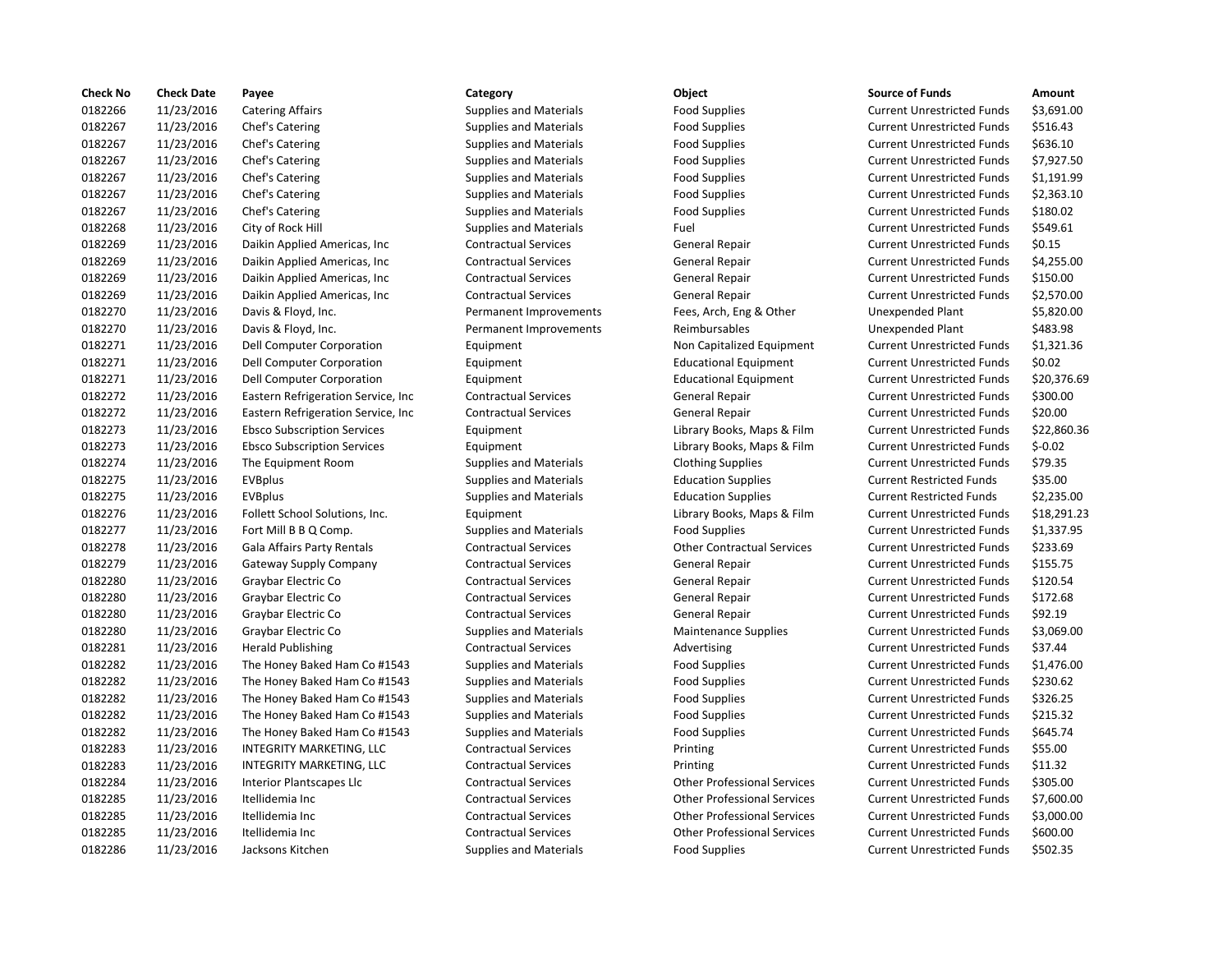| <b>Check No</b> | <b>Check Date</b> | Payee                                | Category                      | Object                             | <b>Source of Funds</b>            | Amount     |
|-----------------|-------------------|--------------------------------------|-------------------------------|------------------------------------|-----------------------------------|------------|
| 0182287         | 11/23/2016        | Lowes Home Centers                   | <b>Contractual Services</b>   | <b>General Repair</b>              | <b>Current Unrestricted Funds</b> | \$95.51    |
| 0182287         | 11/23/2016        | <b>Lowes Home Centers</b>            | <b>Contractual Services</b>   | General Repair                     | <b>Current Unrestricted Funds</b> | \$98.15    |
| 0182287         | 11/23/2016        | Lowes Home Centers                   | <b>Contractual Services</b>   | General Repair                     | <b>Current Unrestricted Funds</b> | $$-10.14$  |
| 0182287         | 11/23/2016        | Lowes Home Centers                   | <b>Contractual Services</b>   | General Repair                     | <b>Current Unrestricted Funds</b> | $$-85.37$  |
| 0182287         | 11/23/2016        | Lowes Home Centers                   | <b>Contractual Services</b>   | General Repair                     | <b>Current Unrestricted Funds</b> | \$346.01   |
| 0182287         | 11/23/2016        | Lowes Home Centers                   | <b>Contractual Services</b>   | General Repair                     | <b>Current Unrestricted Funds</b> | \$54.78    |
| 0182288         | 11/23/2016        | ManagedPrint Inc                     | <b>Contractual Services</b>   | Printing                           | <b>Current Unrestricted Funds</b> | \$1,488.27 |
| 0182289         | 11/23/2016        | <b>Melanie Rowe Catering</b>         | <b>Supplies and Materials</b> | <b>Food Supplies</b>               | <b>Current Unrestricted Funds</b> | \$1,983.80 |
| 0182290         | 11/23/2016        | Merus Refreshment Services Inc       | <b>Supplies and Materials</b> | <b>Food Supplies</b>               | <b>Current Unrestricted Funds</b> | \$125.87   |
| 0182290         | 11/23/2016        | Merus Refreshment Services Inc       | <b>Supplies and Materials</b> | <b>Food Supplies</b>               | <b>Current Unrestricted Funds</b> | \$85.49    |
| 0182290         | 11/23/2016        | Merus Refreshment Services Inc       | <b>Supplies and Materials</b> | <b>Food Supplies</b>               | <b>Current Unrestricted Funds</b> | \$168.63   |
| 0182290         | 11/23/2016        | Merus Refreshment Services Inc       | <b>Supplies and Materials</b> | <b>Food Supplies</b>               | <b>Current Unrestricted Funds</b> | \$301.85   |
| 0182291         | 11/23/2016        | Msdsonline                           | <b>Contractual Services</b>   | <b>Other Professional Services</b> | <b>Current Unrestricted Funds</b> | \$2,699.00 |
| 0182292         | 11/23/2016        | <b>Office Environments</b>           | <b>Supplies and Materials</b> | <b>Other Supplies</b>              | <b>Unexpended Plant</b>           | \$132.48   |
| 0182293         | 11/23/2016        | Panera Llc                           | <b>Supplies and Materials</b> | <b>Food Supplies</b>               | <b>Current Unrestricted Funds</b> | \$77.36    |
| 0182293         | 11/23/2016        | Panera Llc                           | <b>Supplies and Materials</b> | <b>Food Supplies</b>               | <b>Current Unrestricted Funds</b> | \$88.26    |
| 0182293         | 11/23/2016        | Panera Llc                           | Supplies and Materials        | <b>Food Supplies</b>               | <b>Current Unrestricted Funds</b> | \$47.94    |
| 0182293         | 11/23/2016        | Panera Llc                           | <b>Supplies and Materials</b> | <b>Food Supplies</b>               | <b>Current Unrestricted Funds</b> | \$102.13   |
| 0182293         | 11/23/2016        | Panera Llc                           | <b>Supplies and Materials</b> | <b>Food Supplies</b>               | <b>Current Unrestricted Funds</b> | \$69.73    |
| 0182294         | 11/23/2016        | PMC Commercial Interiors Inc         | <b>Supplies and Materials</b> | <b>Other Supplies</b>              | <b>Current Unrestricted Funds</b> | \$13,320.0 |
| 0182294         | 11/23/2016        | PMC Commercial Interiors Inc         | <b>Supplies and Materials</b> | <b>Other Supplies</b>              | <b>Current Unrestricted Funds</b> | \$327.60   |
| 0182294         | 11/23/2016        | <b>PMC Commercial Interiors Inc.</b> | <b>Supplies and Materials</b> | <b>Other Supplies</b>              | <b>Current Unrestricted Funds</b> | \$332.10   |
| 0182294         | 11/23/2016        | PMC Commercial Interiors Inc         | <b>Supplies and Materials</b> | <b>Other Supplies</b>              | <b>Current Unrestricted Funds</b> | \$109.80   |
| 0182294         | 11/23/2016        | PMC Commercial Interiors Inc         | <b>Supplies and Materials</b> | <b>Other Supplies</b>              | <b>Current Unrestricted Funds</b> | \$243.60   |
| 0182294         | 11/23/2016        | PMC Commercial Interiors Inc         | <b>Supplies and Materials</b> | <b>Other Supplies</b>              | <b>Current Unrestricted Funds</b> | \$1,270.00 |
| 0182294         | 11/23/2016        | PMC Commercial Interiors Inc         | <b>Supplies and Materials</b> | <b>Other Supplies</b>              | <b>Current Unrestricted Funds</b> | \$2,700.00 |
| 0182295         | 11/23/2016        | <b>Porter Paints</b>                 | <b>Contractual Services</b>   | <b>General Repair</b>              | <b>Current Unrestricted Funds</b> | \$244.03   |
| 0182296         | 11/23/2016        | <b>Praxair Distribution Inc</b>      | <b>Supplies and Materials</b> | <b>Education Supplies</b>          | <b>Current Unrestricted Funds</b> | \$133.79   |
| 0182296         | 11/23/2016        | Praxair Distribution Inc             | <b>Supplies and Materials</b> | <b>Education Supplies</b>          | <b>Current Unrestricted Funds</b> | \$422.51   |
| 0182296         | 11/23/2016        | Praxair Distribution Inc             | <b>Supplies and Materials</b> | <b>Education Supplies</b>          | <b>Current Unrestricted Funds</b> | \$272.16   |
| 0182296         | 11/23/2016        | Praxair Distribution Inc             | <b>Supplies and Materials</b> | <b>Education Supplies</b>          | <b>Current Unrestricted Funds</b> | \$541.98   |
| 0182297         | 11/23/2016        | Quick Fuel                           | <b>Supplies and Materials</b> | Fuel                               | <b>Current Unrestricted Funds</b> | \$930.39   |
| 0182298         | 11/23/2016        | Rci of Sc Inc                        | Permanent Improvements        | Fees, Arch, Eng & Other            | Unexpended Plant                  | \$180.00   |
| 0182298         | 11/23/2016        | Rci of Sc Inc                        | Permanent Improvements        | Reimbursables                      | <b>Unexpended Plant</b>           | \$52.80    |
| 0182299         | 11/23/2016        | ReadSpeaker, LLC                     | <b>Contractual Services</b>   | <b>Other Professional Services</b> | <b>Current Unrestricted Funds</b> | \$3,637.00 |
| 0182300         | 11/23/2016        | <b>Record Storage Systems</b>        | <b>Contractual Services</b>   | Data Processing Serv               | <b>Current Unrestricted Funds</b> | \$146.96   |
| 0182301         | 11/23/2016        | <b>Recorded Books</b>                | Equipment                     | Library Books, Maps & Film         | <b>Current Unrestricted Funds</b> | \$14.17    |
| 0182301         | 11/23/2016        | <b>Recorded Books</b>                | Equipment                     | Library Books, Maps & Film         | <b>Current Unrestricted Funds</b> | \$437.87   |
| 0182301         | 11/23/2016        | <b>Recorded Books</b>                | Equipment                     | Library Books, Maps & Film         | <b>Current Unrestricted Funds</b> | \$386.54   |
| 0182301         | 11/23/2016        | <b>Recorded Books</b>                | Equipment                     | Library Books, Maps & Film         | <b>Current Unrestricted Funds</b> | \$94.91    |
| 0182301         | 11/23/2016        | <b>Recorded Books</b>                | Equipment                     | Library Books, Maps & Film         | <b>Current Unrestricted Funds</b> | \$119.76   |
| 0182301         | 11/23/2016        | <b>Recorded Books</b>                | Equipment                     | Library Books, Maps & Film         | <b>Current Unrestricted Funds</b> | \$265.81   |
| 0182302         | 11/23/2016        | Red Truck Investments Inc.           | <b>Contractual Services</b>   | Advertising                        | <b>Current Unrestricted Funds</b> | \$3,125.00 |
| 0182303         | 11/23/2016        | Rock Hill Glass Co                   | <b>Contractual Services</b>   | General Repair                     | <b>Current Unrestricted Funds</b> | \$3,547.00 |
| 0182304         | 11/23/2016        | Sourceone Healthcare                 | <b>Supplies and Materials</b> | Medical & Lab Supplies             | <b>Current Unrestricted Funds</b> | \$133.33   |

| <b>Source of Funds</b>            | Amount      |
|-----------------------------------|-------------|
| <b>Current Unrestricted Funds</b> | \$95.51     |
| <b>Current Unrestricted Funds</b> | \$98.15     |
| <b>Current Unrestricted Funds</b> | $$-10.14$   |
| <b>Current Unrestricted Funds</b> | $$-85.37$   |
| <b>Current Unrestricted Funds</b> | \$346.01    |
| <b>Current Unrestricted Funds</b> | \$54.78     |
| <b>Current Unrestricted Funds</b> | \$1,488.27  |
| <b>Current Unrestricted Funds</b> | \$1,983.80  |
| <b>Current Unrestricted Funds</b> | \$125.87    |
| <b>Current Unrestricted Funds</b> | \$85.49     |
| <b>Current Unrestricted Funds</b> | \$168.63    |
| <b>Current Unrestricted Funds</b> | \$301.85    |
| <b>Current Unrestricted Funds</b> | \$2,699.00  |
| <b>Unexpended Plant</b>           | \$132.48    |
| <b>Current Unrestricted Funds</b> | \$77.36     |
| <b>Current Unrestricted Funds</b> | \$88.26     |
| <b>Current Unrestricted Funds</b> | \$47.94     |
| <b>Current Unrestricted Funds</b> | \$102.13    |
| <b>Current Unrestricted Funds</b> | \$69.73     |
| <b>Current Unrestricted Funds</b> | \$13,320.00 |
| <b>Current Unrestricted Funds</b> | \$327.60    |
| <b>Current Unrestricted Funds</b> | \$332.10    |
| <b>Current Unrestricted Funds</b> | \$109.80    |
| <b>Current Unrestricted Funds</b> | \$243.60    |
| <b>Current Unrestricted Funds</b> | \$1,270.00  |
| <b>Current Unrestricted Funds</b> | \$2,700.00  |
| <b>Current Unrestricted Funds</b> | \$244.03    |
| <b>Current Unrestricted Funds</b> | \$133.79    |
| <b>Current Unrestricted Funds</b> | \$422.51    |
| <b>Current Unrestricted Funds</b> | \$272.16    |
| <b>Current Unrestricted Funds</b> | \$541.98    |
| <b>Current Unrestricted Funds</b> | \$930.39    |
| <b>Unexpended Plant</b>           | \$180.00    |
| <b>Unexpended Plant</b>           | \$52.80     |
| <b>Current Unrestricted Funds</b> | \$3,637.00  |
| <b>Current Unrestricted Funds</b> | \$146.96    |
| <b>Current Unrestricted Funds</b> | \$14.17     |
| <b>Current Unrestricted Funds</b> | \$437.87    |
| <b>Current Unrestricted Funds</b> | \$386.54    |
| <b>Current Unrestricted Funds</b> | \$94.91     |
| <b>Current Unrestricted Funds</b> | \$119.76    |
| <b>Current Unrestricted Funds</b> | \$265.81    |
| <b>Current Unrestricted Funds</b> | \$3,125.00  |
| <b>Current Unrestricted Funds</b> | \$3,547.00  |
| Curront Unroctrictod Eunde        | ככ ככול     |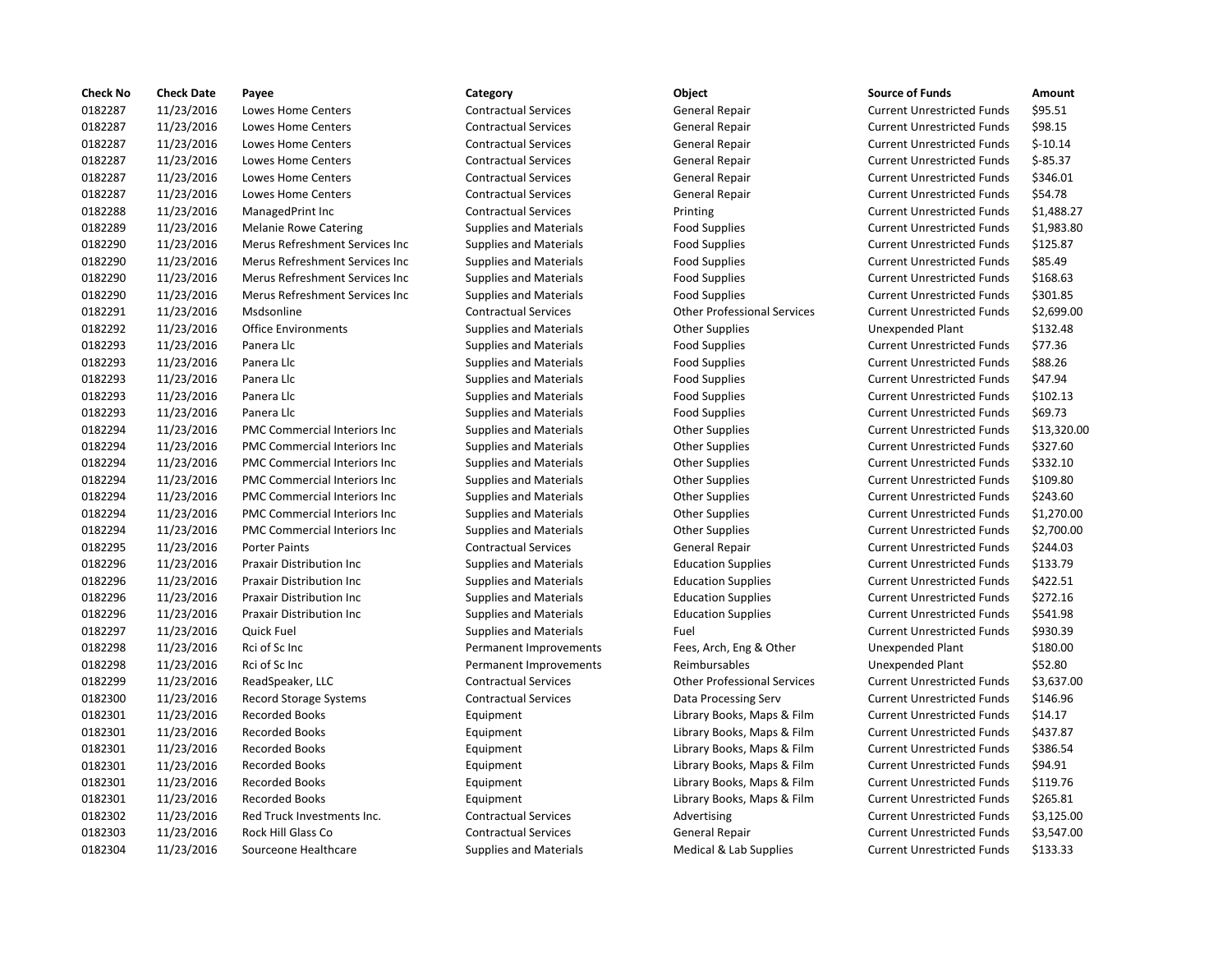| <b>Check No</b> | <b>Check Date</b> | Payee                               | Category                      | Object                             | <b>Source of Funds</b>            | Amount    |
|-----------------|-------------------|-------------------------------------|-------------------------------|------------------------------------|-----------------------------------|-----------|
| 0182305         | 11/23/2016        | St. Catherine University/D T P      | <b>Supplies and Materials</b> | <b>Education Supplies</b>          | <b>Current Unrestricted Funds</b> | \$741.00  |
| 0182306         | 11/23/2016        | Staffmark                           | <b>Contractual Services</b>   | <b>Other Contractual Services</b>  | <b>Current Unrestricted Funds</b> | \$522.59  |
| 0182306         | 11/23/2016        | Staffmark                           | <b>Contractual Services</b>   | <b>Other Contractual Services</b>  | <b>Current Unrestricted Funds</b> | \$522.59  |
| 0182306         | 11/23/2016        | Staffmark                           | <b>Contractual Services</b>   | <b>Other Contractual Services</b>  | <b>Current Unrestricted Funds</b> | \$522.59  |
| 0182306         | 11/23/2016        | Staffmark                           | <b>Contractual Services</b>   | <b>Other Contractual Services</b>  | <b>Current Unrestricted Funds</b> | \$293.20  |
| 0182306         | 11/23/2016        | <b>Staffmark</b>                    | <b>Contractual Services</b>   | <b>Other Contractual Services</b>  | <b>Current Unrestricted Funds</b> | \$293.20  |
| 0182306         | 11/23/2016        | Staffmark                           | <b>Contractual Services</b>   | <b>Other Professional Services</b> | <b>Current Unrestricted Funds</b> | \$293.20  |
| 0182306         | 11/23/2016        | Staffmark                           | <b>Contractual Services</b>   | <b>Other Professional Services</b> | <b>Current Unrestricted Funds</b> | \$293.20  |
| 0182306         | 11/23/2016        | <b>Staffmark</b>                    | <b>Contractual Services</b>   | <b>Other Contractual Services</b>  | <b>Current Unrestricted Funds</b> | \$293.20  |
| 0182306         | 11/23/2016        | Staffmark                           | <b>Contractual Services</b>   | <b>Other Professional Services</b> | <b>Current Unrestricted Funds</b> | \$293.20  |
| 0182307         | 11/23/2016        | Stericycle Inc                      | <b>Contractual Services</b>   | <b>Other Professional Services</b> | <b>Current Unrestricted Funds</b> | \$75.72   |
| 0182307         | 11/23/2016        | Stericycle Inc                      | <b>Contractual Services</b>   | <b>Other Professional Services</b> | <b>Current Unrestricted Funds</b> | \$131.24  |
| 0182307         | 11/23/2016        | Stericycle Inc                      | <b>Contractual Services</b>   | <b>Other Professional Services</b> | <b>Current Unrestricted Funds</b> | \$282.67  |
| 0182307         | 11/23/2016        | Stericycle Inc                      | <b>Contractual Services</b>   | <b>Other Professional Services</b> | <b>Current Unrestricted Funds</b> | \$15.14   |
| 0182308         | 11/23/2016        | <b>Taylor Data Systems</b>          | <b>Supplies and Materials</b> | Office Supplies                    | <b>Current Unrestricted Funds</b> | \$240.00  |
| 0182308         | 11/23/2016        | <b>Taylor Data Systems</b>          | <b>Supplies and Materials</b> | <b>Office Supplies</b>             | <b>Current Unrestricted Funds</b> | \$10.00   |
| 0182309         | 11/23/2016        | Terminix Service Inc                | <b>Contractual Services</b>   | <b>Other Contractual Services</b>  | <b>Current Unrestricted Funds</b> | \$90.00   |
| 0182309         | 11/23/2016        | <b>Terminix Service Inc</b>         | <b>Contractual Services</b>   | <b>Other Contractual Services</b>  | <b>Current Unrestricted Funds</b> | \$55.00   |
| 0182310         | 11/23/2016        | Trimdata Corp                       | <b>Contractual Services</b>   | Data Processing Serv               | <b>Current Unrestricted Funds</b> | \$11,637  |
| 0182311         | 11/23/2016        | U Save Auto Rental                  | Travel                        | Travel                             | <b>Current Unrestricted Funds</b> | \$38.10   |
| 0182311         | 11/23/2016        | U Save Auto Rental                  | Travel                        | Travel                             | <b>Current Unrestricted Funds</b> | \$227.17  |
| 0182311         | 11/23/2016        | U Save Auto Rental                  | Travel                        | Travel                             | <b>Current Unrestricted Funds</b> | \$51.59   |
| 0182311         | 11/23/2016        | U Save Auto Rental                  | Travel                        | Travel                             | <b>Current Unrestricted Funds</b> | \$78.01   |
| 0182311         | 11/23/2016        | U Save Auto Rental                  | Travel                        | Travel                             | <b>Current Unrestricted Funds</b> | \$52.21   |
| 0182312         | 11/23/2016        | Unified Av Systems                  | <b>Contractual Services</b>   | <b>Other Professional Services</b> | <b>Current Unrestricted Funds</b> | \$6,228.0 |
| 0182313         | 11/23/2016        | <b>Waiter's Choice Catering</b>     | <b>Supplies and Materials</b> | <b>Food Supplies</b>               | <b>Current Unrestricted Funds</b> | \$285.87  |
| 0182313         | 11/23/2016        | <b>Waiter's Choice Catering</b>     | <b>Supplies and Materials</b> | <b>Food Supplies</b>               | <b>Current Unrestricted Funds</b> | \$285.87  |
| 0182313         | 11/23/2016        | <b>Waiter's Choice Catering</b>     | <b>Supplies and Materials</b> | <b>Food Supplies</b>               | <b>Current Unrestricted Funds</b> | \$365.41  |
| 0182313         | 11/23/2016        | <b>Waiter's Choice Catering</b>     | <b>Supplies and Materials</b> | <b>Food Supplies</b>               | <b>Current Unrestricted Funds</b> | \$108.51  |
| 0182314         | 11/23/2016        | Waste Management of the Carolinas   | <b>Contractual Services</b>   | <b>Utilities</b>                   | <b>Current Unrestricted Funds</b> | \$289.30  |
| 0182315         | 11/23/2016        | West Group                          | Equipment                     | Library Books, Maps & Film         | <b>Current Unrestricted Funds</b> | \$596.79  |
| 0182316         | 11/23/2016        | <b>York County</b>                  | <b>Contractual Services</b>   | <b>Other Professional Services</b> | <b>Current Unrestricted Funds</b> | \$200.20  |
| 0182316         | 11/23/2016        | <b>York County</b>                  | <b>Contractual Services</b>   | <b>Other Professional Services</b> | <b>Current Unrestricted Funds</b> | \$163.08  |
| 0182317         | 11/23/2016        | Youvisit Llc                        | <b>Contractual Services</b>   | <b>Other Professional Services</b> | <b>Current Unrestricted Funds</b> | \$1,526.0 |
| 0182318         | 11/28/2016        | <b>Business Card</b>                | Travel                        | Out of State Lodging               | <b>Current Unrestricted Funds</b> | \$786.62  |
| 0182318         | 11/28/2016        | <b>Business Card</b>                | Travel                        | Out of State Lodging               | <b>Current Unrestricted Funds</b> | \$291.54  |
| 0182318         | 11/28/2016        | <b>Business Card</b>                | Travel                        | Out of State Lodging               | <b>Current Unrestricted Funds</b> | \$291.54  |
| 0182318         | 11/28/2016        | <b>Business Card</b>                | <b>Supplies and Materials</b> | <b>Food Supplies</b>               | <b>Current Unrestricted Funds</b> | \$708.80  |
| 0182318         | 11/28/2016        | <b>Business Card</b>                | <b>Supplies and Materials</b> | <b>Food Supplies</b>               | <b>Current Unrestricted Funds</b> | \$77.50   |
| 0182318         | 11/28/2016        | <b>Business Card</b>                | <b>Contractual Services</b>   | <b>Other Contractual Services</b>  | <b>Current Unrestricted Funds</b> | \$727.13  |
| 0182321         | 11/29/2016        | Southern Assoc of Colleges and Scho | <b>Fixed Charges</b>          | Dues & Membership Fees             | <b>Current Unrestricted Funds</b> | \$500.00  |
| 0182322         | 11/29/2016        | Sams Club Direct                    | <b>Supplies and Materials</b> | <b>Food Supplies</b>               | <b>Current Unrestricted Funds</b> | \$145.26  |
| 0182322         | 11/29/2016        | Sams Club Direct                    | <b>Supplies and Materials</b> | <b>Food Supplies</b>               | <b>Current Unrestricted Funds</b> | \$46.84   |
| 0182322         | 11/29/2016        | Sams Club Direct                    | <b>Supplies and Materials</b> | <b>Food Supplies</b>               | <b>Current Unrestricted Funds</b> | \$68.84   |
| 0182322         | 11/29/2016        | Sams Club Direct                    | <b>Supplies and Materials</b> | <b>Food Supplies</b>               | <b>Current Unrestricted Funds</b> | \$149.76  |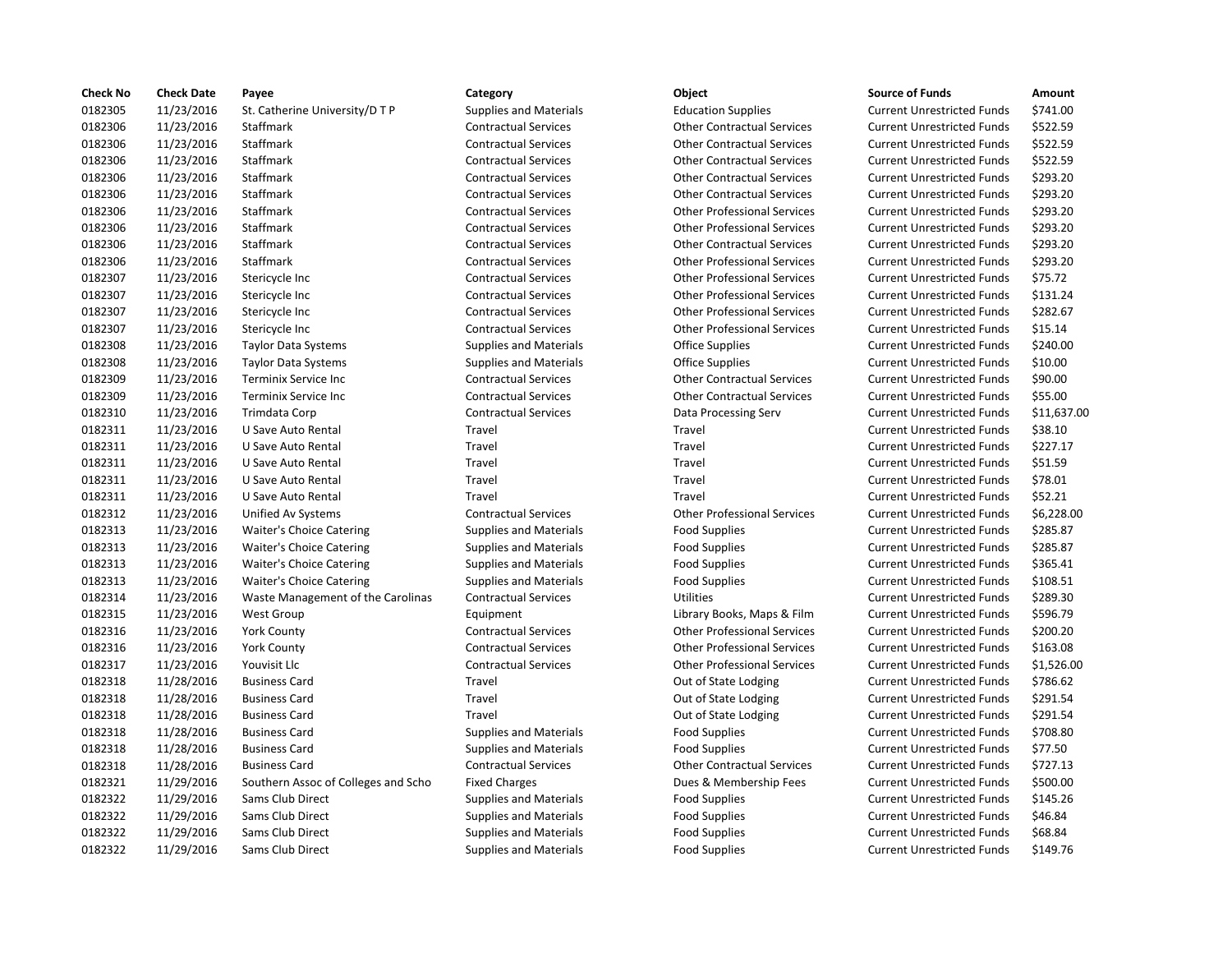| <b>Check No</b> | <b>Check Date</b> | Payee               | Category                      | Object                    | <b>Source of Funds</b>            | Amount    |
|-----------------|-------------------|---------------------|-------------------------------|---------------------------|-----------------------------------|-----------|
| 0182322         | 11/29/2016        | Sams Club Direct    | <b>Supplies and Materials</b> | <b>Food Supplies</b>      | <b>Current Unrestricted Funds</b> | \$207.87  |
| 0182322         | 11/29/2016        | Sams Club Direct    | <b>Supplies and Materials</b> | <b>Food Supplies</b>      | <b>Current Unrestricted Funds</b> | $$-68.84$ |
| 0182322         | 11/29/2016        | Sams Club Direct    | <b>Supplies and Materials</b> | <b>Office Supplies</b>    | <b>Current Unrestricted Funds</b> | \$106.56  |
| 0182323         | 11/30/2016        | <b>YTC</b> Employee | <b>Current Liabilities</b>    | <b>Misc</b>               | <b>Current Unrestricted Funds</b> | \$237.11  |
| E0007234        | 11/09/2016        | <b>YTC Employee</b> | Travel                        | Out of State Meals        | <b>Current Unrestricted Funds</b> | \$54.04   |
| E0007235        | 11/09/2016        | <b>YTC Employee</b> | Travel                        | In State Priv Auto        | <b>Current Unrestricted Funds</b> | \$61.70   |
| E0007236        | 11/09/2016        | <b>YTC Employee</b> | Travel                        | In State Meals            | <b>Current Unrestricted Funds</b> | \$19.00   |
| E0007236        | 11/09/2016        | <b>YTC Employee</b> | Travel                        | In State Priv Auto        | <b>Current Unrestricted Funds</b> | \$142.00  |
| E0007237        | 11/09/2016        | <b>YTC Employee</b> | Travel                        | Out of State Priv Auto    | <b>Current Unrestricted Funds</b> | \$105.00  |
| E0007237        | 11/09/2016        | <b>YTC</b> Employee | Travel                        | In State Priv Auto        | <b>Current Unrestricted Funds</b> | \$104.00  |
| E0007238        | 11/09/2016        | <b>YTC Employee</b> | Travel                        | In State Priv Auto        | <b>Current Unrestricted Funds</b> | \$140.00  |
| E0007239        | 11/09/2016        | <b>YTC Employee</b> | Travel                        | In State Priv Auto        | <b>Current Unrestricted Funds</b> | \$448.40  |
| E0007240        | 11/09/2016        | <b>YTC</b> Employee | Travel                        | In State Priv Auto        | <b>Current Unrestricted Funds</b> | \$134.46  |
| E0007241        | 11/09/2016        | <b>YTC Employee</b> | Travel                        | Out of State Other Trans  | <b>Current Unrestricted Funds</b> | \$43.04   |
| E0007241        | 11/09/2016        | <b>YTC Employee</b> | Travel                        | Out of State Meals        | <b>Current Unrestricted Funds</b> | \$80.00   |
| E0007241        | 11/09/2016        | <b>YTC Employee</b> | Travel                        | Out of State Misc Travel  | <b>Current Unrestricted Funds</b> | \$40.00   |
| E0007241        | 11/09/2016        | <b>YTC</b> Employee | Travel                        | Out of State Priv Auto    | <b>Current Unrestricted Funds</b> | \$20.20   |
| E0007242        | 11/09/2016        | <b>YTC</b> Employee | Travel                        | Out of State Priv Auto    | <b>Current Unrestricted Funds</b> | \$95.00   |
| E0007242        | 11/09/2016        | <b>YTC Employee</b> | Travel                        | Out of State Meals        | <b>Current Unrestricted Funds</b> | \$50.00   |
| E0007243        | 11/09/2016        | <b>YTC Employee</b> | Travel                        | In State Priv Auto        | <b>Current Unrestricted Funds</b> | \$21.00   |
| E0007244        | 11/10/2016        | <b>YTC Employee</b> | Travel                        | Out of State Air Trans    | <b>Current Unrestricted Funds</b> | \$50.00   |
| E0007244        | 11/10/2016        | <b>YTC</b> Employee | Travel                        | Out of State Other Trans  | <b>Current Unrestricted Funds</b> | \$26.00   |
| E0007244        | 11/10/2016        | <b>YTC Employee</b> | Travel                        | Out of State Misc Travel  | <b>Current Unrestricted Funds</b> | \$45.00   |
| E0007244        | 11/10/2016        | <b>YTC</b> Employee | Travel                        | Out of State Meals        | <b>Current Unrestricted Funds</b> | \$87.00   |
| E0007245        | 11/10/2016        | <b>YTC Employee</b> | Travel                        | In State Priv Auto        | <b>Current Unrestricted Funds</b> | \$23.00   |
| E0007246        | 11/10/2016        | <b>YTC Employee</b> | Travel                        | In State Priv Auto        | <b>Current Unrestricted Funds</b> | \$49.50   |
| E0007247        | 11/10/2016        | <b>YTC Employee</b> | Travel                        | In State Priv Auto        | <b>Current Unrestricted Funds</b> | \$7.84    |
| E0007248        | 11/10/2016        | <b>YTC Employee</b> | Travel                        | In State Priv Auto        | <b>Current Unrestricted Funds</b> | \$133.50  |
| E0007249        | 11/10/2016        | <b>YTC Employee</b> | Travel                        | In State Priv Auto        | <b>Current Unrestricted Funds</b> | \$69.50   |
| E0007250        | 11/10/2016        | <b>YTC Employee</b> | Travel                        | In State Priv Auto        | <b>Current Unrestricted Funds</b> | \$111.00  |
| E0007251        | 11/10/2016        | <b>YTC Employee</b> | Travel                        | In State Priv Auto        | <b>Current Unrestricted Funds</b> | \$24.20   |
| E0007252        | 11/10/2016        | <b>YTC Employee</b> | Travel                        | In State Priv Auto        | <b>Current Unrestricted Funds</b> | \$72.00   |
| E0007253        | 11/14/2016        | <b>YTC Employee</b> | <b>Current Liabilities</b>    | Misc                      | <b>Current Unrestricted Funds</b> | \$432.64  |
| E0007254        | 11/17/2016        | Charles Z. Robinson | <b>Contractual Services</b>   | Non State Employee Travel | <b>Current Unrestricted Funds</b> | \$1,321.4 |
| E0007255        | 11/17/2016        | <b>YTC Employee</b> | Travel                        | In State Priv Auto        | <b>Current Unrestricted Funds</b> | \$159.28  |
| E0007256        | 11/17/2016        | Charles Z. Robinson | <b>Supplies and Materials</b> | <b>Other Supplies</b>     | <b>Current Unrestricted Funds</b> | \$50.28   |
| E0007257        | 11/17/2016        | <b>YTC Employee</b> | Travel                        | In State Misc Travel Exp  | <b>Current Unrestricted Funds</b> | \$3.00    |
| E0007257        | 11/17/2016        | <b>YTC Employee</b> | <b>Supplies and Materials</b> | <b>Office Supplies</b>    | <b>Current Unrestricted Funds</b> | \$31.25   |
| E0007258        | 11/18/2016        | <b>YTC Employee</b> | Travel                        | In State Priv Auto        | <b>Current Unrestricted Funds</b> | \$273.00  |
| E0007259        | 11/18/2016        | <b>YTC Employee</b> | Travel                        | In State Priv Auto        | <b>Current Unrestricted Funds</b> | \$280.80  |
| E0007260        | 11/18/2016        | <b>YTC Employee</b> | Travel                        | In State Priv Auto        | <b>Current Unrestricted Funds</b> | \$21.10   |
| E0007260        | 11/18/2016        | <b>YTC Employee</b> | Travel                        | In State Priv Auto        | <b>Current Unrestricted Funds</b> | \$23.90   |
| E0007261        | 11/18/2016        | <b>YTC</b> Employee | Travel                        | In State Priv Auto        | <b>Current Unrestricted Funds</b> | \$72.34   |
| E0007261        | 11/18/2016        | <b>YTC Employee</b> | Travel                        | Non Deductible Meals      | <b>Current Unrestricted Funds</b> | \$7.00    |
| E0007262        | 11/18/2016        | <b>YTC Employee</b> | Travel                        | Out of State Priv Auto    | <b>Current Unrestricted Funds</b> | \$69.68   |